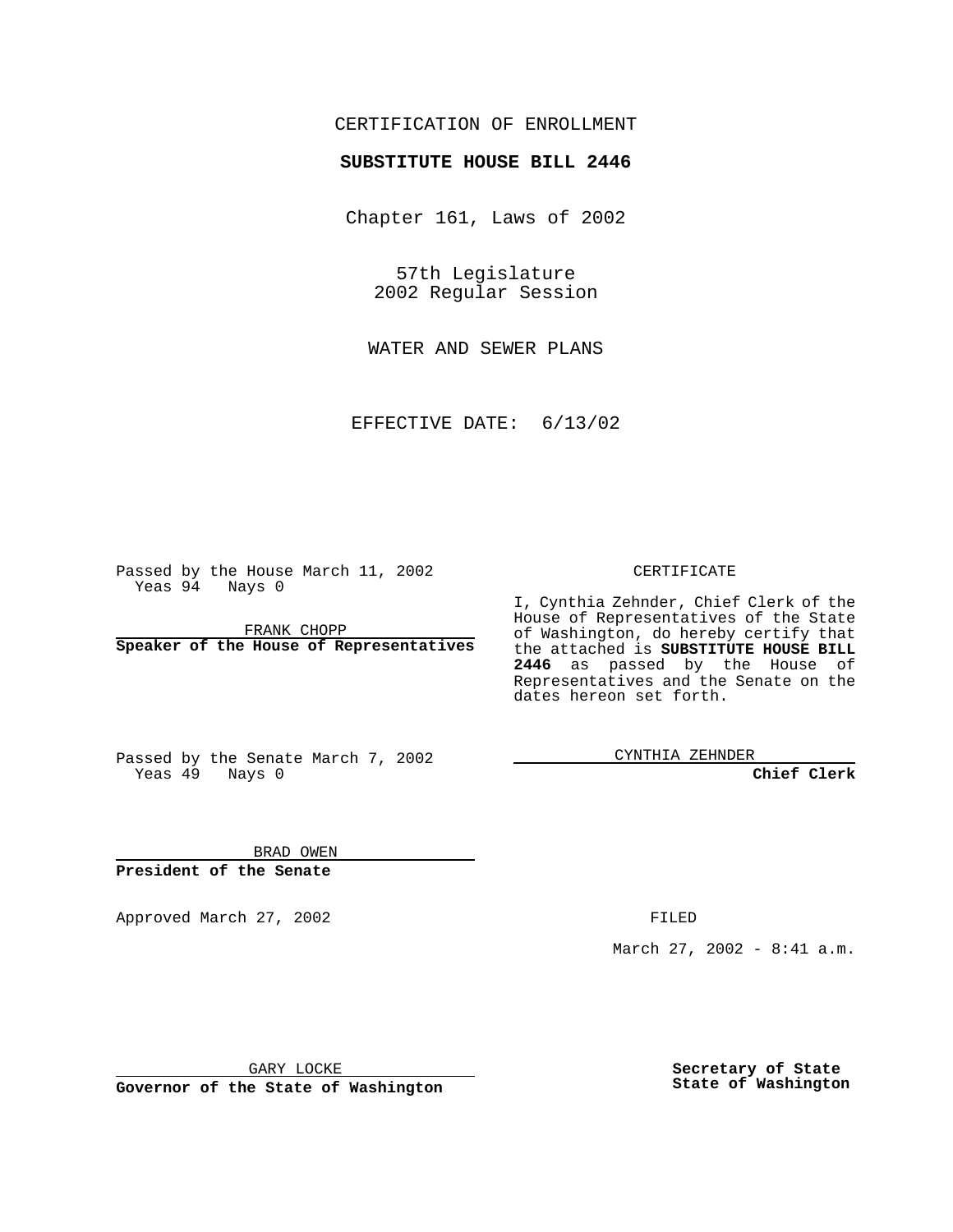## **SUBSTITUTE HOUSE BILL 2446** \_\_\_\_\_\_\_\_\_\_\_\_\_\_\_\_\_\_\_\_\_\_\_\_\_\_\_\_\_\_\_\_\_\_\_\_\_\_\_\_\_\_\_\_\_\_\_

\_\_\_\_\_\_\_\_\_\_\_\_\_\_\_\_\_\_\_\_\_\_\_\_\_\_\_\_\_\_\_\_\_\_\_\_\_\_\_\_\_\_\_\_\_\_\_

#### AS AMENDED BY THE SENATE

Passed Legislature - 2002 Regular Session

#### **State of Washington 57th Legislature 2002 Regular Session**

**By** House Committee on Local Government & Housing (originally sponsored by Representatives Miloscia, Mulliken, DeBolt and Dunshee)

Read first time 01/31/2002. Referred to Committee on .

 AN ACT Relating to state agency review of water and sewer general comprehensive plans; amending RCW 90.48.020 and 90.48.110; adding a new section to chapter 43.20 RCW; adding a new section to chapter 57.16 RCW; and adding a new section to chapter 70.116 RCW.

BE IT ENACTED BY THE LEGISLATURE OF THE STATE OF WASHINGTON:

 NEW SECTION. **Sec. 1.** A new section is added to chapter 43.20 RCW to read as follows:

 For any new or revised water system plan submitted for review under this chapter, the department shall review and either approve, conditionally approve, reject, or request amendments within ninety days of the receipt of the submission of the plan. The department may extend this ninety-day time limitation for new submittals by up to an additional ninety days if insufficient time exists to adequately review the general comprehensive plan. For rejections of plans or extensions of the timeline, the department shall provide in writing, to the person or entity submitting the plan, the reason for such action. In addition, the person or entity submitting the plan and the department may mutually agree to an extension of the deadlines contained in this section.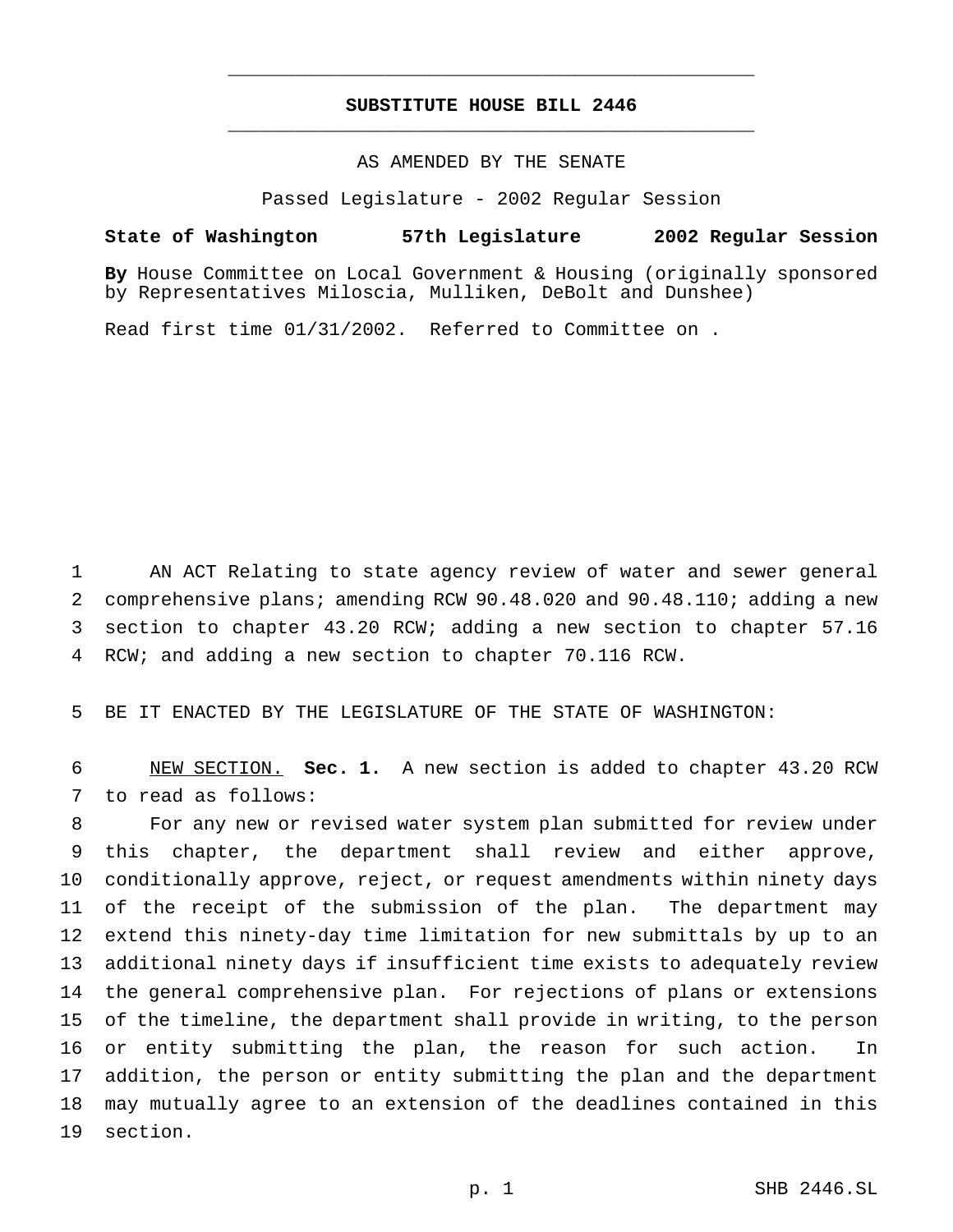NEW SECTION. **Sec. 2.** A new section is added to chapter 57.16 RCW to read as follows:

 For any new or revised sewer general comprehensive plan submitted by a water-sewer district for review under this chapter, the appropriate state agency shall review and either approve, conditionally approve, reject, or request amendments within ninety days of the receipt of the submission of the plan. The appropriate state agency may extend this ninety-day time limitation for new submittals by up to an additional ninety days if insufficient time exists to adequately review the general comprehensive plan. For rejections of plans or extensions of the timeline, the appropriate state agency shall provide in writing to the water-sewer district the reason for such action. In addition, the governing body of the water-sewer district and the appropriate state agency may mutually agree to an extension of the deadlines contained in this section.

 NEW SECTION. **Sec. 3.** A new section is added to chapter 70.116 RCW to read as follows:

 For any new or revised water or sewer system plan submitted for review under this chapter, the department of health shall review and either approve, conditionally approve, reject, or request amendments within ninety days of the receipt of the submission of the plan. The department of health may extend this ninety-day time limitation for new submittals by up to an additional ninety days if insufficient time exists to adequately review the general comprehensive plan. For rejections of plans or extensions of the timeline, the department shall provide in writing, to the person or entity submitting the plan, the reason for such action. In addition, the person or entity submitting the plan and the department of health may mutually agree to an extension of the deadlines contained in this section.

 **Sec. 4.** RCW 90.48.020 and 1995 c 255 s 7 are each amended to read as follows:

 Whenever the word "person" is used in this chapter, it shall be construed to include any political subdivision, government agency, municipality, industry, public or private corporation, copartnership, association, firm, individual or any other entity whatsoever.

 Wherever the words "waters of the state" shall be used in this chapter, they shall be construed to include lakes, rivers, ponds,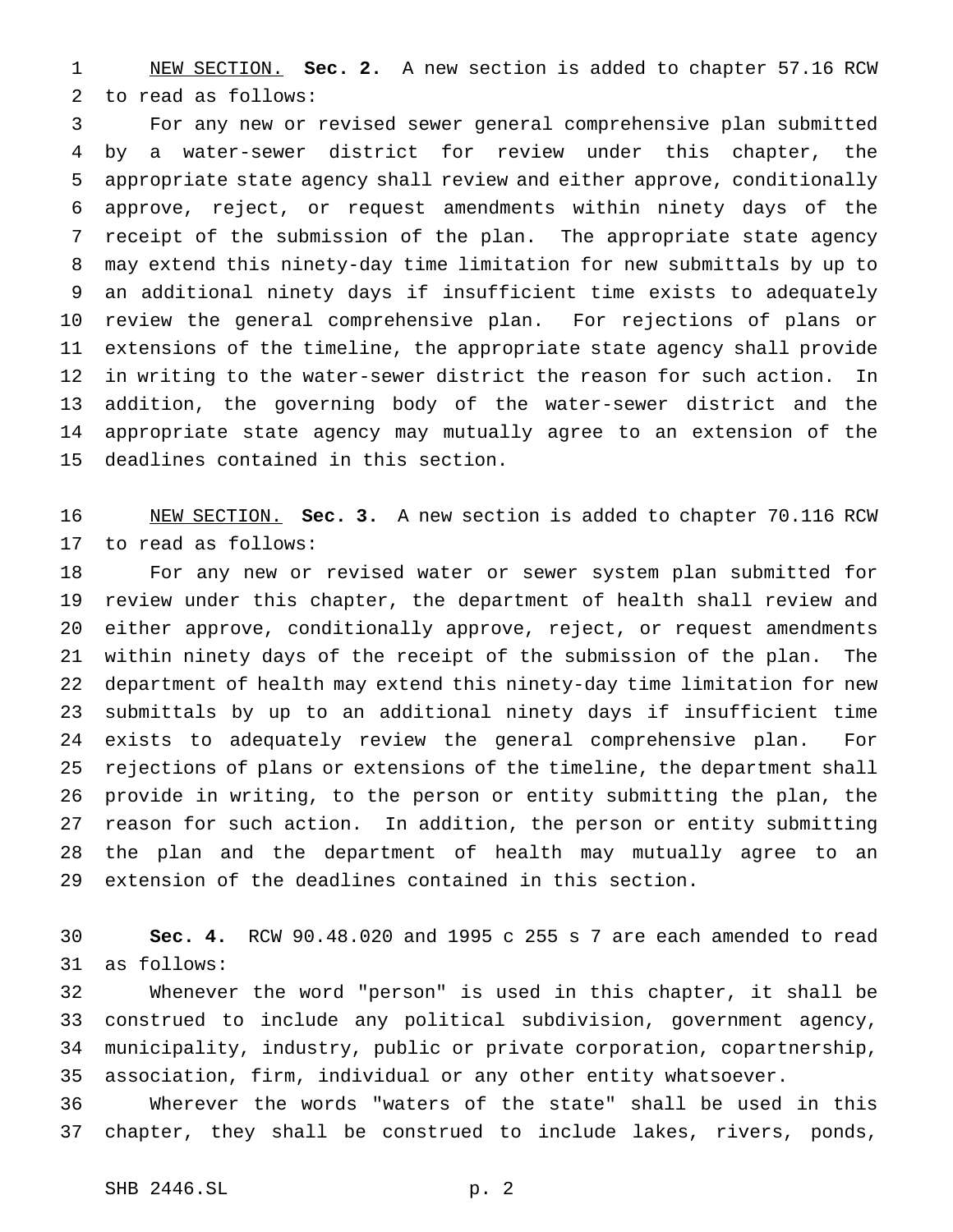streams, inland waters, underground waters, salt waters and all other surface waters and watercourses within the jurisdiction of the state of Washington.

 Whenever the word "pollution" is used in this chapter, it shall be construed to mean such contamination, or other alteration of the physical, chemical or biological properties, of any waters of the state, including change in temperature, taste, color, turbidity, or odor of the waters, or such discharge of any liquid, gaseous, solid, radioactive, or other substance into any waters of the state as will or is likely to create a nuisance or render such waters harmful, detrimental or injurious to the public health, safety or welfare, or to domestic, commercial, industrial, agricultural, recreational, or other legitimate beneficial uses, or to livestock, wild animals, birds, fish or other aquatic life.

 Wherever the word "department" is used in this chapter it shall mean the department of ecology.

 Whenever the word "director" is used in this chapter it shall mean the director of ecology.

 Whenever the words "aquatic noxious weed" are used in this chapter, they have the meaning prescribed under RCW 17.26.020.

21 Whenever the words "general sewer plan" are used in this chapter 22 they shall be construed to include all sewerage general plans, sewer general comprehensive plans, plans for a system of sewerage, and other 24 plans for sewer systems adopted by a local government entity including but not limited to cities, towns, public utility districts, and water-sewer districts.

 **Sec. 5.** RCW 90.48.110 and 1994 c 118 s 1 are each amended to read as follows:

 (1) Except under subsection (2) of this section, all engineering reports, plans, and specifications for the construction of new sewerage systems, sewage treatment or disposal plants or systems, or for improvements or extensions to existing sewerage systems or sewage treatment or disposal plants, and the proposed method of future operation and maintenance of said facility or facilities, shall be submitted to and be approved by the department, before construction thereof may begin. No approval shall be given until the department is satisfied that said plans and specifications and the methods of